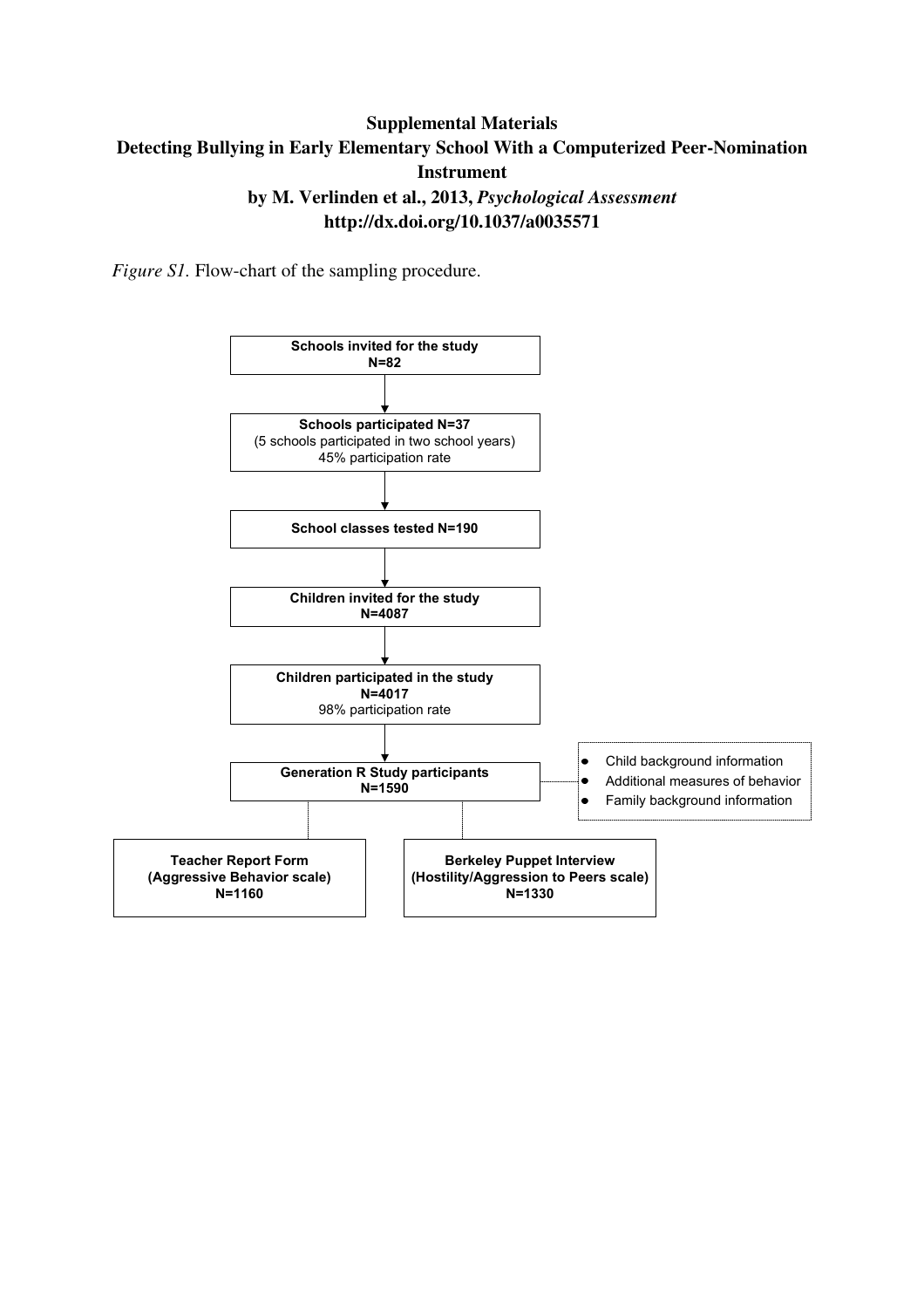| Socio-demographic characteristics   | <b>Bullying</b><br>(mean, SD) | p-value* | <b>Victimization</b><br>(mean, SD) | p-value* |
|-------------------------------------|-------------------------------|----------|------------------------------------|----------|
| Age of the child                    | 7.64(9.12)                    | 0.02     | 7.68(9.12)                         | 0.001    |
| Gender                              |                               |          |                                    |          |
| Boy                                 | 0.07(0.06)                    | Ref      | 0.06(0.09)                         | Ref      |
| Girl                                | 0.04(0.04)                    | < 0.001  | 0.06(0.08)                         | 0.94     |
| Indicators of cultural background   |                               |          |                                    |          |
| National origin of the child:       |                               |          |                                    |          |
| Dutch                               | 0.04(0.05)                    | Ref      | 0.05(0.07)                         | Ref      |
| <b>Other Western</b>                | 0.05(0.04)                    | 0.37     | 0.06(0.10)                         | 0.20     |
| Non-Western:                        | 0.07(0.06)                    | 0.41     | 0.07(0.09)                         | 0.12     |
| National origin of the mother       |                               |          |                                    |          |
| Dutch                               | 0.04(0.04)                    | Ref      | 0.05(0.07)                         | Ref      |
| Other Western                       | 0.05(0.05)                    | 0.59     | 0.05(0.07)                         | 0.18     |
| Non-Western:                        | 0.08(0.06)                    | 0.001    | 0.08(0.10)                         | 0.09     |
| Indicators of socioeconomic status  |                               |          |                                    |          |
| Education of the mother:            |                               |          |                                    |          |
| Low                                 | 0.07(0.07)                    | < 0.001  | 0.08(0.11)                         | 0.93     |
| Mid-low                             | 0.06(0.06)                    | < 0.001  | 0.06(0.09)                         | 0.72     |
| Mid-high                            | 0.04(0.04)                    | 0.88     | 0.05(0.07)                         | 0.93     |
| High                                | 0.04(0.04)                    | Ref      | 0.04(0.07)                         | Ref      |
| Income:                             |                               |          |                                    |          |
| Below social security level: <€1200 | 0.07(0.06)                    | 0.25     | 0.08(0.10)                         | 0.22     |
| Average: €1200 to €2000             | 0.06(0.06)                    | 0.44     | 0.06(0.09)                         | 0.28     |
| Modal income: $\geq$ £2000          | 0.04(0.04)                    | Ref      | 0.04(0.07)                         | Ref      |
| Indicators of family structure      |                               |          |                                    |          |
| Marital status                      |                               |          |                                    |          |
| Married/living together             | 0.05(0.05)                    | Ref      | 0.05(0.08)                         | Ref      |
| Single                              | 0.07(0.06)                    | 0.07     | 0.08(0.11)                         | 0.55     |
| Birth order:                        |                               |          |                                    |          |
| First-born                          | 0.05(0.05)                    | Ref      | 0.05(0.08)                         | Ref      |
| Older siblings in the family        | 0.06(0.06)                    | 0.73     | 0.06(0.09)                         | 0.06     |

## Table S1. *Mutually Adjusted Child and Maternal Characteristics and Bullying Involvement*

*Note.* Values presented are means and standard deviations. Peer nomination scores were based on ratings by multiple peers.

\**p*-values are derived from regression analyses adjusting for clustered nature of the data.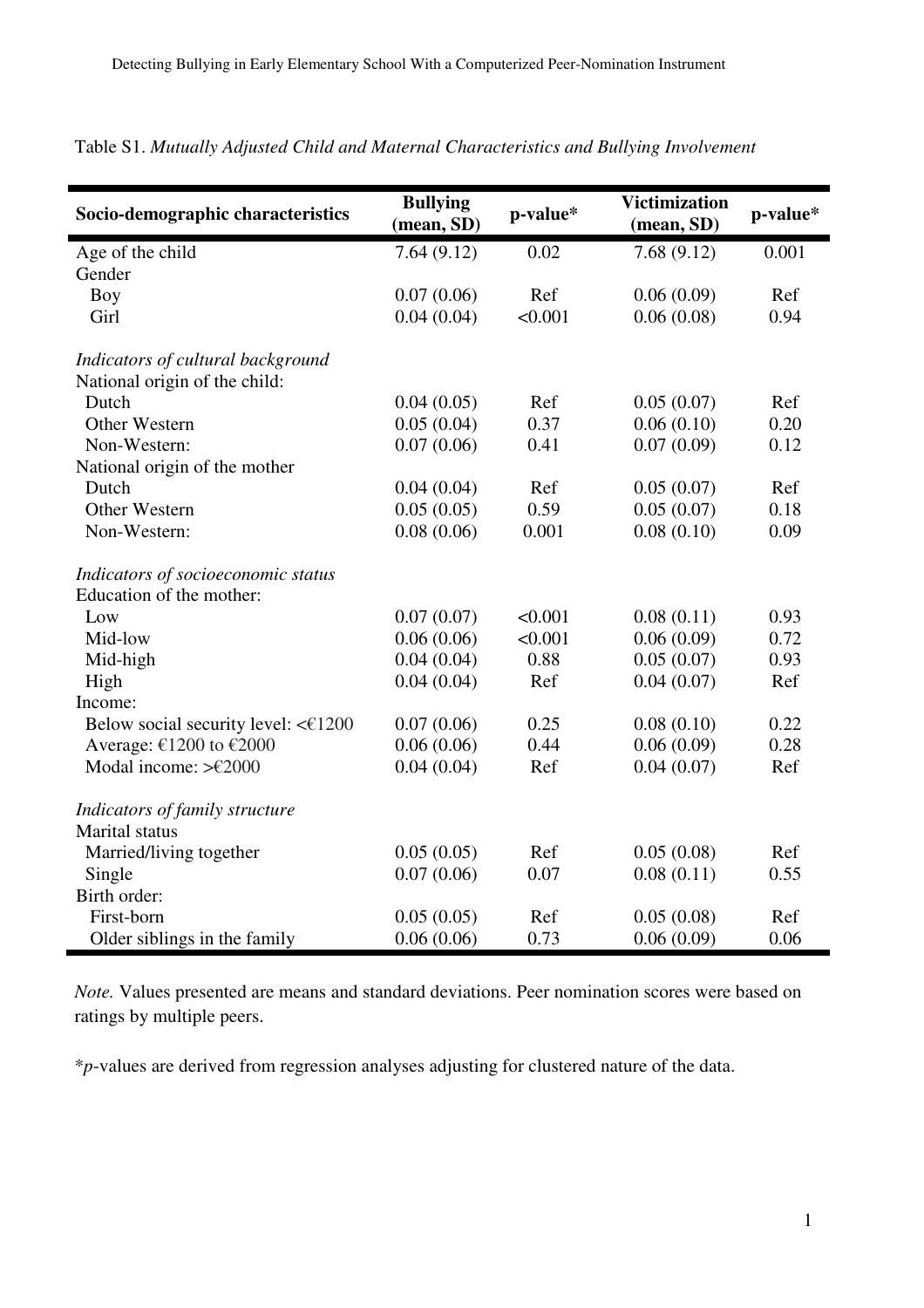# **Instructions Prior to the Start of the PEERS Measure 1**

You will now be asked to do an interesting computer task. This task is about friendships and bullying. You will have to answer different questions about yourself and your classmates. It is important that you listen very carefully to all the questions. You should answer honestly; you should tell about things in the way they really are. It is important that you are sure about your answers. The questions in this task are about children at school. Many children have got friends in their class but sometimes it can also happen that some children get bullied. **Bullying means that one child offends another child time after time and that he/she does that on purpose. The child that is bullied doesn't like it but often doesn't know how to stop it. If something not nice happens only once, or when it happens by accident then it is not bullying. Also when, for example, two friends are teasing each other a bit in a friendly way, then it is not bullying, because both of them are playing and enjoying it. So, bullying is when a child does something not nice to another child time after time and on purpose, and the child that is bullied doesn't really know how to stop it.**

Bullying can be different. I have got some pictures to show and explain this to you. Bullying can, for example, be like this (*show the first picture*), that's when one child does something painful to another child, like for example hitting or pushing (*show the picture from the PEERS Measure*). It can also be like this (*show the next picture from the instructions book*), that's when one child takes away, breaks or hides another child's things. Bullying can also happen when a child says ugly and mean things to another child, laughs at that child or calls him/her names *(show illustration of verbal bullying)*. And do you see on this picture (*show the photo closer)* that this child really doesn't like it, the child is upset and looks down? And here you see two children who are going to play together and this other girl wants to play with them (*point*), but these two children do not allow her to play with them. Do you know how this kind of bullying is called? *(Wait for the children to answer)*. Yes, correct, it's called excluding someone. Indeed. This is when children leave out another child of activities time after time and do not let him/her play with them.

 $\overline{a}$ 

<sup>&</sup>lt;sup>1</sup>The information presented here is an example of a part of the protocol. The entire protocol is not presented here. Technical instructions are omitted for reasons of brevity.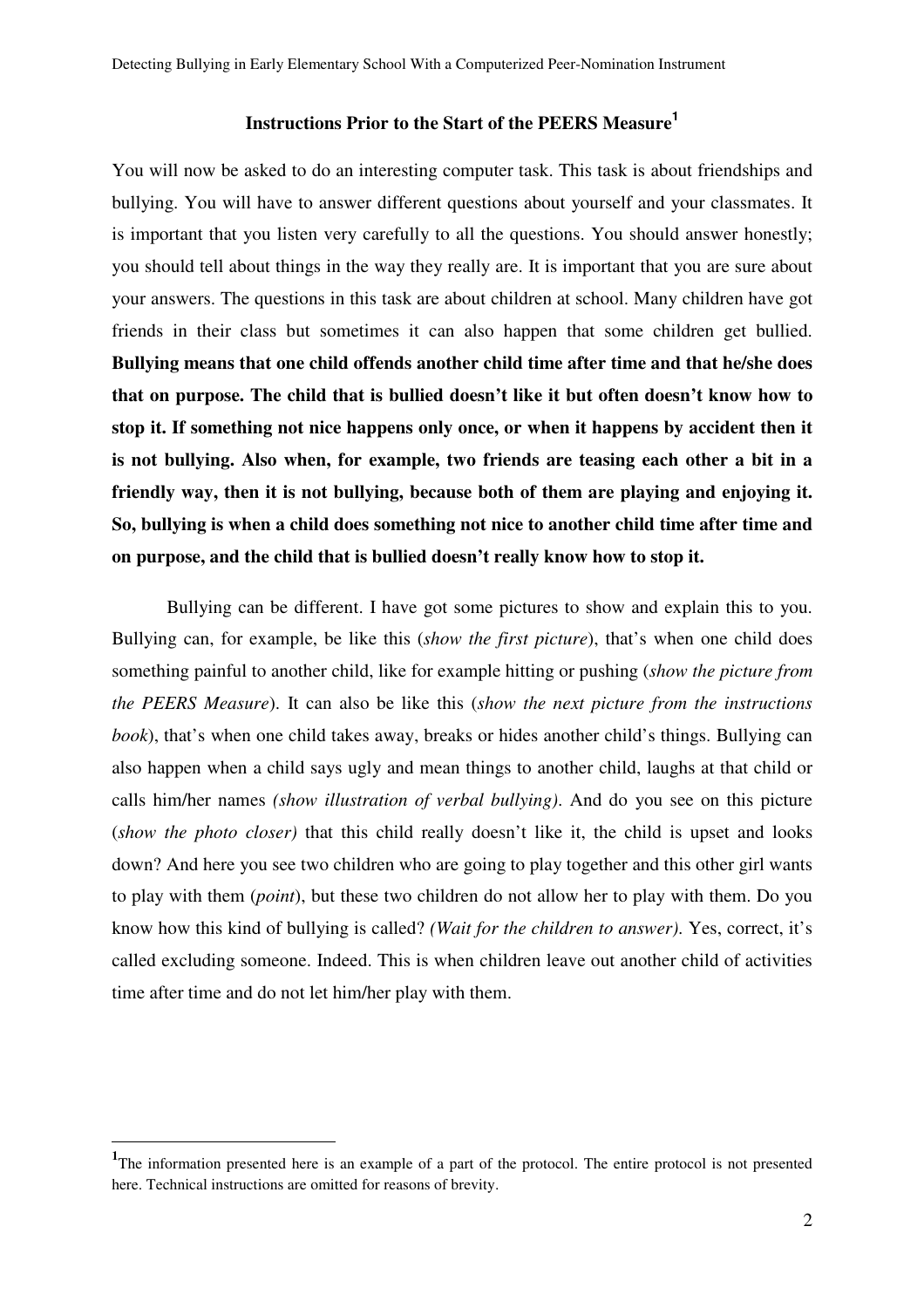#### **The PEERS Measure Questions**<sup>2</sup>

Transcript of the audio "Peer acceptance":

On a screen a child sees a school bus arriving. A child hears: *"Look, there is a school bus and you are the driver!* (a child's photo can be seen at the driver's seat). *You are going on a nice school trip to a zoo! And here are your classmates* (photos of all the participating children are displayed). *You can choose whom you would really like to come with you! Who would you like the most to go with you on the trip? Click on the photos of the children you would like to come with you. When you've finished, click on the green arrow!"* 

Transcript of the audio "Peer rejection":

On a screen a child sees the school bus and the photos of the nominated children (i.e., accepted peers) are seen through the windows, seated in the bus. A child hears: *"Oh this trip is really fun! But unfortunately it's not possible to take everybody along. Whom would you rather not take with you on the trip? Click on their photos. As soon as you are done and ready to go, click on the green arrow!"* Once a child clicks on the green arrow, the bus drives away and a child hears children singing a song and sees the bus driving through the streets. The bus stops at school. The part of the assessment where questions about bullying, defending and prosocial behavior are asked begins when children see a classroom.

Transcript of audio "Verbal bullying":

 $\overline{a}$ 

A child sees a picture of verbal bullying on the screen and hears the following:

*"You know, some children are not very nice to other children, just as you can see on this picture. Have a look. They are saying mean things to this boy; they are calling him names. This is not the first time they are doing this; they've been often saying ugly things to him. They are doing this on purpose and this boy feels like he cannot do much about it. Does anyone in your class do such things to you?* Two animated icons appear on the screen (one, a 'yes-icon', is nodding for 'yes' and the second one, a 'no-icon', is shaking head for 'no'). A child hears the following: *"Click on the yes-nodding icon if someone in your class often says* 

 $2$  Only parts of the transcript of the audio from the PEERS Measure are presented here as an example of the phrasing of the questions. The following parts of the audio were omitted for reasons of brevity: "Introduction" and "Familiarization task".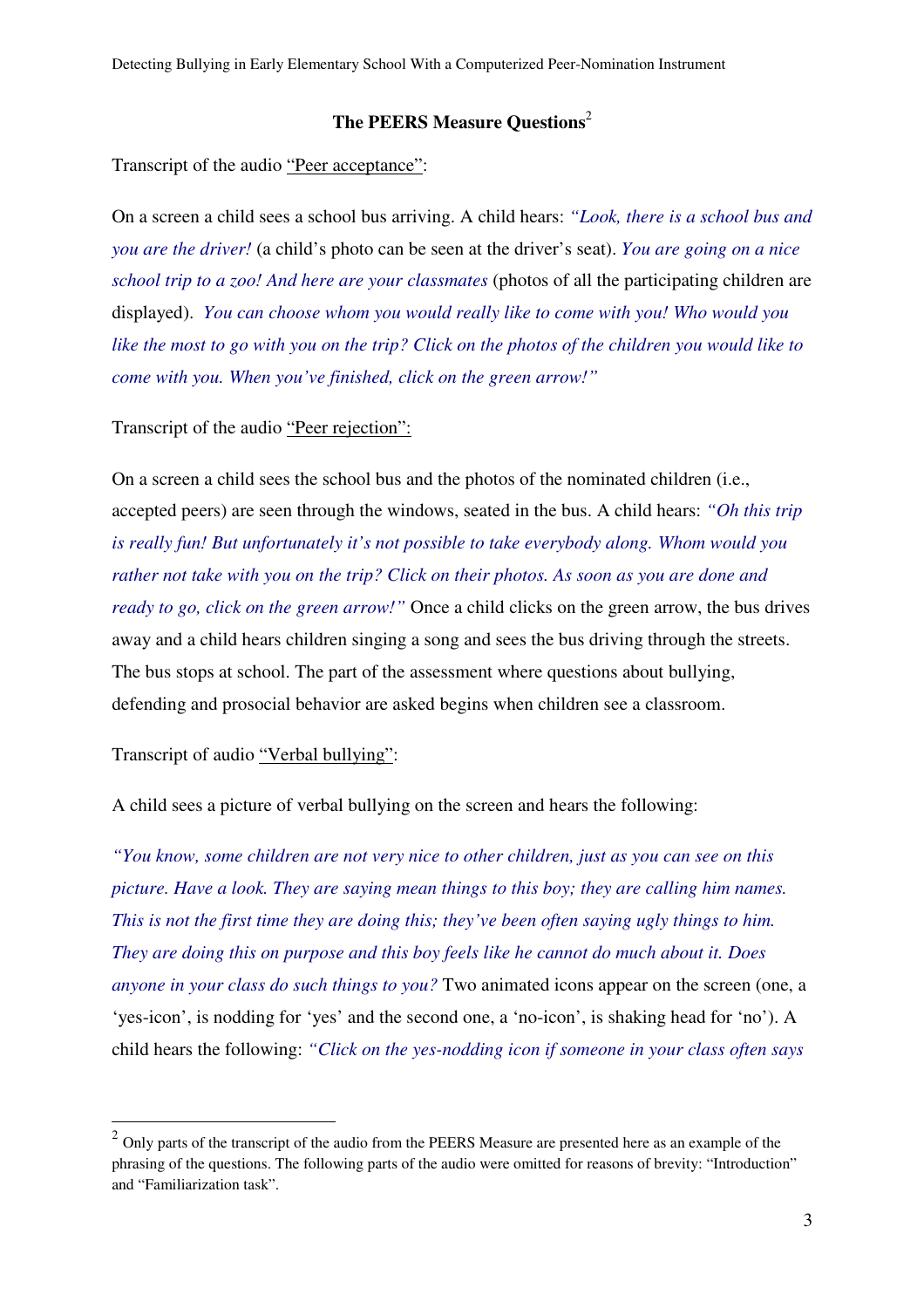*mean or ugly things to you. Click on the no-shaking icon if no one in your class says mean or ugly things to you."* If a child clicks on 'no', then the next question of the PEERS Measure

follows. If a child clicks on 'yes', then a child sees the photos of the classmates and hears the following: *"Click on the pictures of those classmates who often say mean things to you. You can't click on more than 10 photos. If the photo of a classmate you want to choose is not there, click on the empty picture underneath. When you've finished, click on the green arrow to go further.*" When a child clicks on the green arrow, the next question of the PEERS Measure follows.

#### Transcript of audio "Material bullying":

A child sees a picture of material bullying on the screen and hears the following:

*"Oh look at this, her things are being taken away from her! Sometimes he hides her things and once he also broke something that belonged to her. She is really upset about that. He takes her things away from her on purpose and she finds it very difficult to do something about it. Does anyone in your class often do such things to you?* Two animated icons appear on the screen (one, a 'yes-icon', is nodding for 'yes' and the second one, a 'no-icon', is shaking head for 'no'). A child hears the following: *"Click on the yes-nodding icon if someone in your class often takes away your things from you, hides your things, damages or breaks them. Click on the no-shaking icon if no one in your class does such things to you."* If a child clicks on 'no', then the next question of the PEERS Measure follows. If a child clicks on 'yes', then a child sees the photos of the classmates and hears the following: *"Click on the pictures of those classmates who often take away things from you, hide them or break them. You can't click on more than 10 photos. If the photo of a classmate you want to choose is not there, click on the empty picture underneath. When you've finished, click on the green arrow to go further.*" When a child clicks on the green arrow, the next question of the PEERS Measure follows.

Transcript of audio "Physical bullying":

A child sees a picture of physical bullying on the screen and hears the following:

*"Oh do you seen that? That child is being pushed by the classmate. This happens quite often; they often hit, kick or push him. He finds it very difficult to do something about it. Does*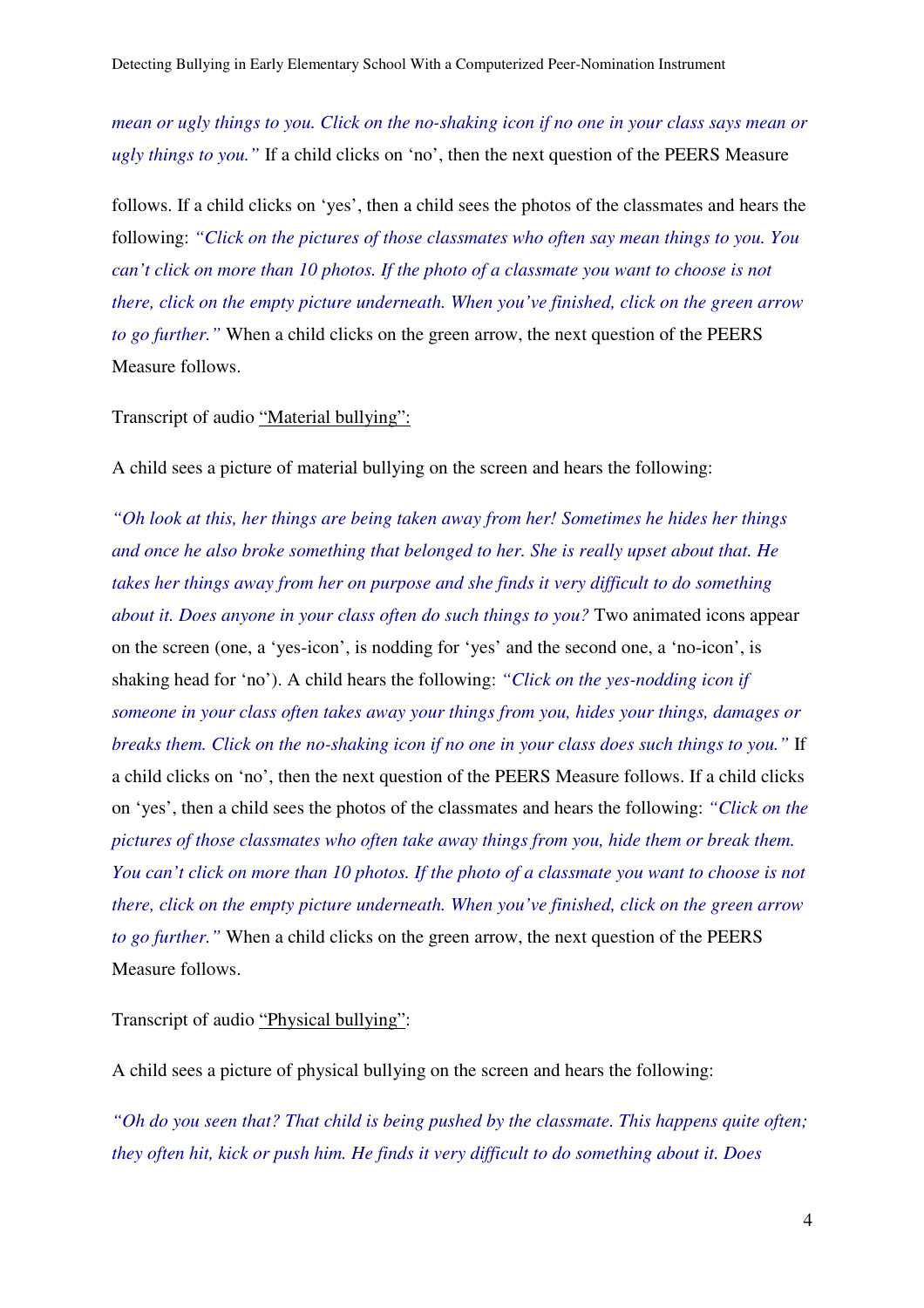*anyone from your class often do such things to you: hit, kick or push you?* Two animated icons appear on the screen (one, a 'yes-icon', is nodding for 'yes' and the second one, a 'noicon', is shaking head for 'no'). A child hears the following: *"Click on the yes-nodding icon if someone in your class often hits, kicks or pushes you. Click on the no-shaking icon if no one in your class does such things to you."* If a child clicks on 'no', then the next question of the PEERS Measure follows. If a child clicks on 'yes', then a child sees the photos of the classmates and hears the following: *"Click on the pictures of those children who often do such things to you. You can't click on more than 10 photos. If the photo of a classmate you want to choose is not there, click on the empty picture underneath. When you've finished, click on the green arrow to go further."* When a child clicks on the green arrow, the next question of the PEERS Measure follows.

#### Transcript of audio "Relational bullying (i.e. social exclusion)":

A child sees a picture of relational bullying (social exclusion) on the screen and hears the following: *"Oh have a look! This child is not allowed to play along with them. She is often left out of things by these classmates. Also, they often say that she is not allowed to sit close by. Do children in your class often do such things to you? Do not allow you to play with them or to sit with them?* Two animated icons appear on the screen (one, a 'yes-icon', is nodding for 'yes' and the second one, a 'no-icon', is shaking head for 'no'). A child hears the following: *"Click on the yes-nodding icon if someone in your class often says that you are not allowed to play with them or to sit with them. Click on the no-shaking icon if no one in your class does such things to you."* If a child clicks on 'no', then the next question of the PEERS Measure follows. If a child clicks on 'yes', then a child sees the photos of the classmates and hears the following: *"Click on their pictures. You can't click on more than 10 photos. If the photo of a classmate you want to choose is not there, click on the empty picture underneath. When you've finished, click on the green arrow to go further."* When a child clicks on the green arrow, the next question of the PEERS Measure follows.

Transcript of audio "Defender's role":

A child sees a picture of a child being defended on the screen and hears the following: *"When children behave mean to another child it's called bullying. There are also children who try to help a bullied child – have a look. Here you can see that a child in the middle stops the bully and says that he should not bully his classmate. Another way to stop bullying is to go and tell*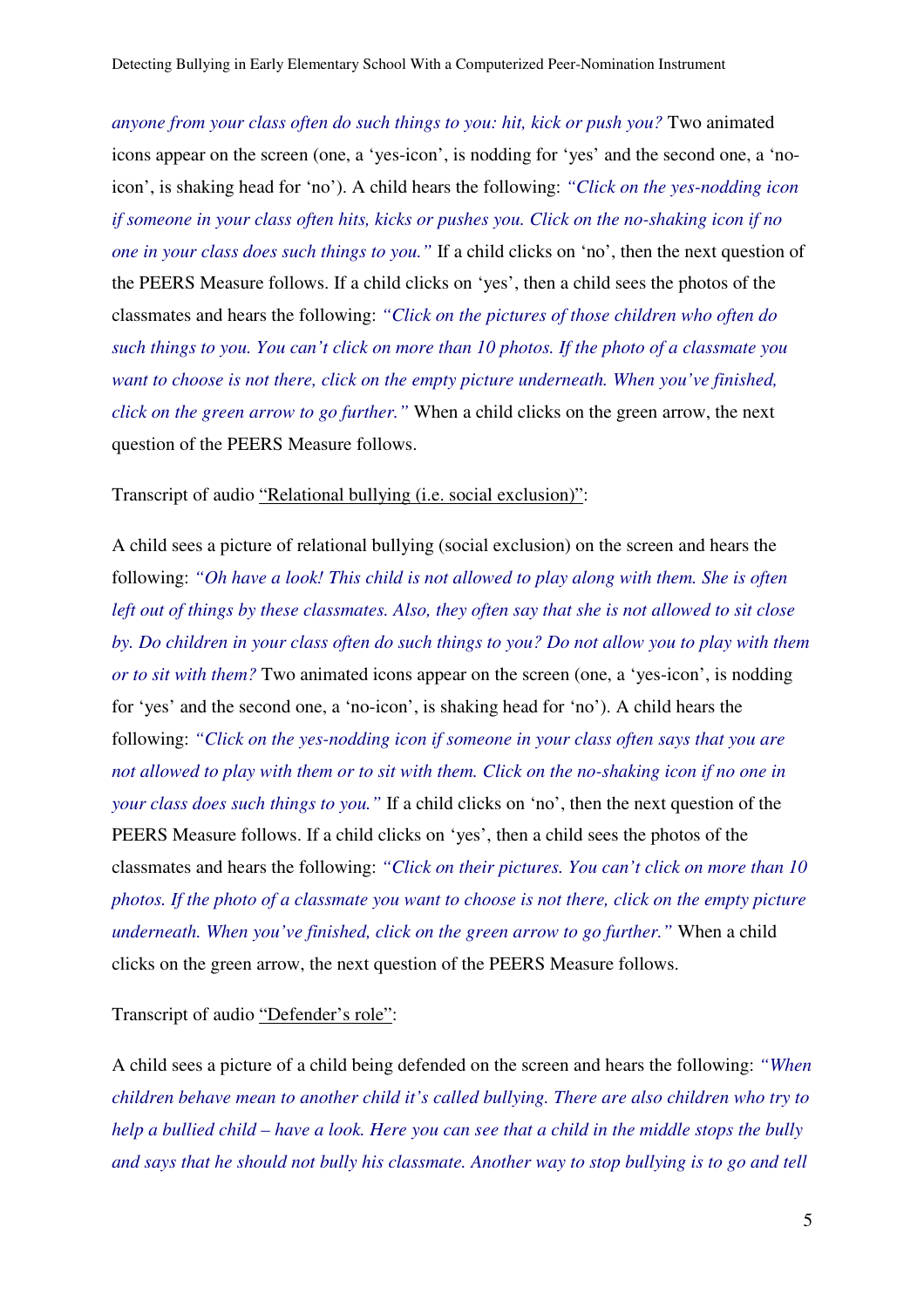*the teacher about what is happening. Are there children in your class who would help you if you get bullied?* Two animated icons appear on the screen (one, a 'yes-icon', is nodding for 'yes' and the second one, a 'no-icon', is shaking head for 'no'). A child hears the following: *"Click on the yes-nodding icon if someone in your class would help you if you get bullied. Click on the no-shaking icon if no one in your class would help you if you get bullied."* If a child clicks on 'no', then the next question of the PEERS Measure follows. If a child clicks on 'yes', then a child sees the photos of the classmates and hears the following: *"Click on the pictures of those classmates who would help you if you are bullied. You can't click on more than 10 photos. If the photo of a classmate you want to choose is not there, click on the empty picture underneath. When you've finished, click on the green arrow to go further."* When a child clicks on the green arrow, the next question of the PEERS Measure follows.

#### Transcript of audio "Prosocial behavior":

A child sees a picture of prosocial behavior on the screen and hears the following: *"You probably also know children who are kind and nice to other children. They often share things with others, or they comfort a classmate who is sad, just like you see on this picture. Does anyone in your class do such nice things for you?* Two animated icons appear on the screen (one, a 'yes-icon', is nodding for 'yes' and the second one, a 'no-icon', is shaking head for 'no'). A child hears the following: *"Click on the yes-nodding icon if someone in your class does such nice things for you. Click on the no-shaking icon if no one in your class does such things for you."* If a child clicks on 'no', then the next part of the PEERS Measure follows. If a child clicks on 'yes', then a child sees the photos of the classmates and hears the following: *"Click on the pictures of those classmates who often do nice things for you. You can't click on more than 10 photos. If the photo of a classmate you want to choose is not there, click on the empty picture underneath. When you've finished, click on the green arrow to go further."*  When a child clicks on the green arrow, the next part of the PEERS Measure follows.

#### Transcript of audio "Ending of the PEERS":

A child sees the bus arriving to the zoo. A sign 'the end' appears on the screen. A child hears: *"Oh there is the zoo already! And you have also finished the computer task. I hope you've enjoyed it. I've really enjoyed talking to you. You did really well answering all the questions! Bye!"*